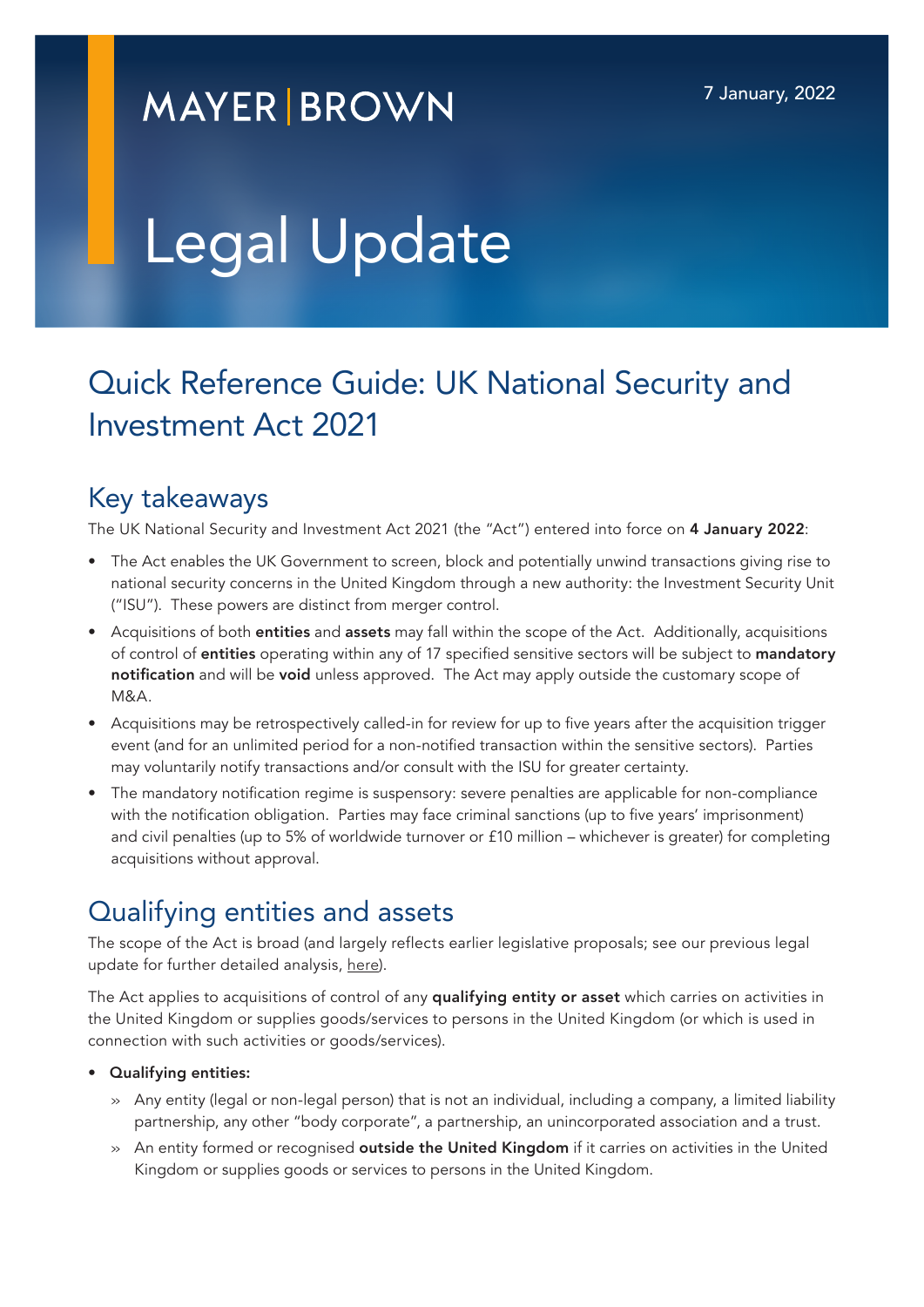#### • Qualifying assets:

- » Land.
- » Tangible moveable property.
- » Ideas, information or techniques which have industrial, commercial or other economic value.
- » Assets situated outside the United Kingdom if they are used in connection with activities carried on in the United Kingdom or the supply of goods or services to persons in the United Kingdom.

### Trigger events

The Act sets out the following tests to determine whether control over a qualifying entity or asset has been (or will be) acquired - a "trigger event".

|                                                     | <b>Entities</b>                                                                                                                    | <b>Assets</b>                                                                                                                   |
|-----------------------------------------------------|------------------------------------------------------------------------------------------------------------------------------------|---------------------------------------------------------------------------------------------------------------------------------|
| 1. Increase<br>shareholdings                        | $<$ 25% to >25%                                                                                                                    | 1. Ability to use the asset (or use it                                                                                          |
| 2. Increase voting rights                           | $<$ 50% to $>$ 50%<br><75% to ≥75%                                                                                                 | to a greater extent) than prior to the<br>acquisition                                                                           |
| 3. Voting rights<br>(including negative<br>control) | Enables the person to <b>secure</b> or<br>prevent the passage of any class<br>of resolution governing the affairs<br>of the entity | 2. Ability to direct/control how the asset<br>is used, or direct or control how it is<br>used to a greater extent than prior to |
| 4. Material influence                               | Enables the person materially to<br>influence the policy of the entity                                                             | the acquisition                                                                                                                 |

The transaction will potentially be subject to mandatory notification or liable to call-in for review (see below) following the occurrence of a trigger event. However, the Act also provides that "arrangements" that are in progress or contemplation which, if carried into effect, will result in a trigger event taking place will also be caught by the Act. For example, this might capture arrangements between parties whereby the joint exercise of certain rights is pre-determined.

### Sensitive sectors

Acquisitions of control (as defined above, but excluding material influence) of entities operating in the following sensitive sectors may be subject to mandatory notification:

| Sensitive sectors                       |                                      |  |  |  |
|-----------------------------------------|--------------------------------------|--|--|--|
| <b>Advanced Materials</b>               | 2. Advanced Robotics                 |  |  |  |
| 3. Artificial Intelligence              | 4. Civil Nuclear                     |  |  |  |
| 5. Communications                       | 6. Computing Hardware                |  |  |  |
| 7. Critical Suppliers to Government     | 8. Cryptographic Authentication      |  |  |  |
| Data Infrastructure<br>9.               | 10. Defence                          |  |  |  |
| 11. Energy                              | 12. Military and Dual-Use            |  |  |  |
| 13. Quantum Technologies                | 14. Satellite and Space Technologies |  |  |  |
| 15. Suppliers to the Emergency Services | 16. Synthetic Biology                |  |  |  |
| 17. Transport                           |                                      |  |  |  |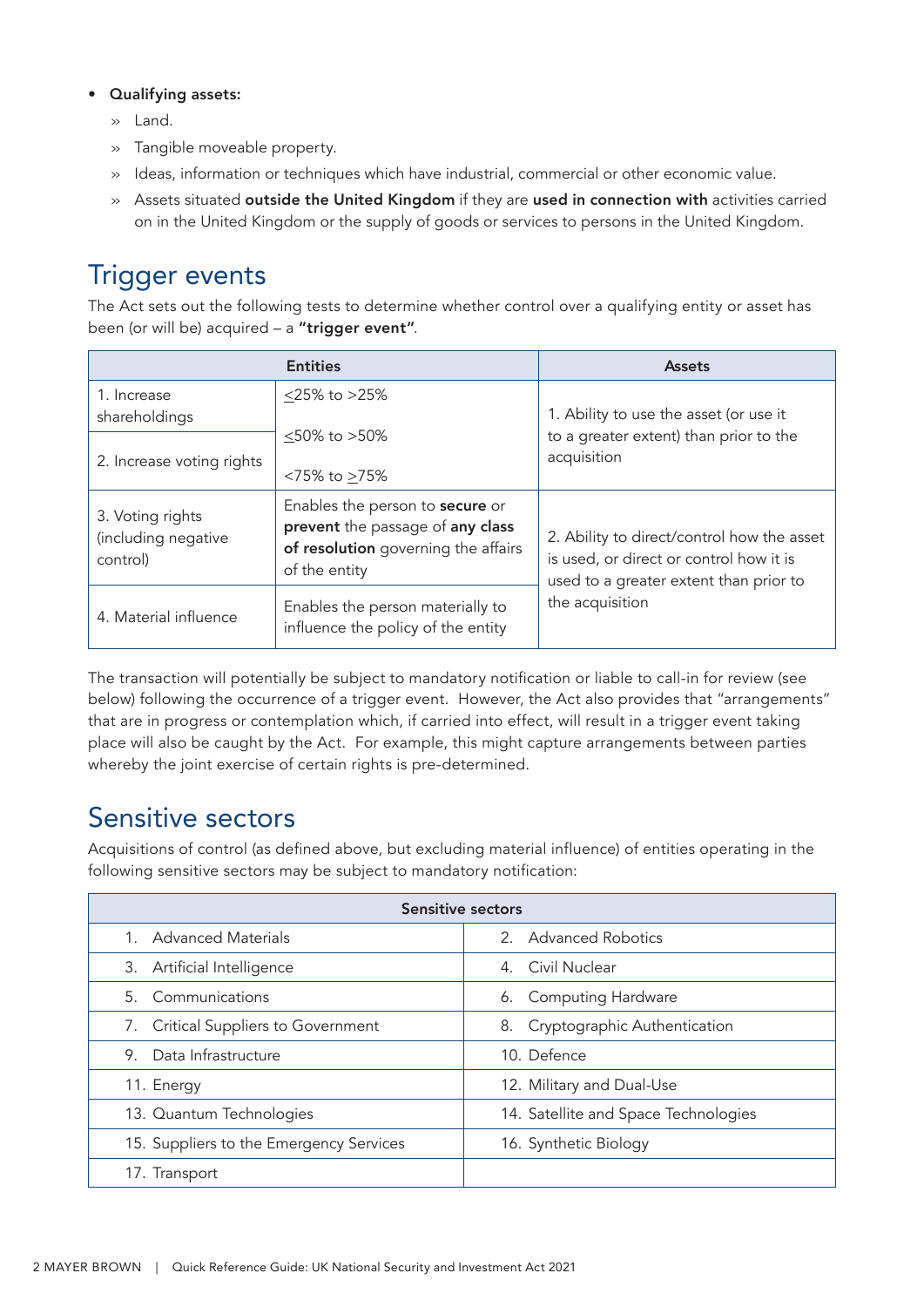Regulations set out detailed definitions of activities falling within each sector. The Regulations were adopted in the light of a public consultation by the Government following publication of the National Security and Investment Bill. The consultation resulted in certain of the descriptions being narrowed and rendered more precise (for example in relation to the concept of a Critical Supplier to Government). Nevertheless, the Regulations and sources to which they refer are extremely granular (for example in relation to military and dual use goods, and advanced materials) and may require very close scrutiny in an individual case.

An acquisition falling within any of these sectors, which is subject to mandatory notification and is completed prior to approval by the Secretary of State, will be automatically void (subject to the possibility of retrospective validation).

The Government has stated that qualifying acquisitions of entities which undertake activities closely linked to the activities in these 17 areas of the economy (for example, they are related to transport but are not within the definition of transport in the Regulations) are more likely to be called-in than those that are not closely linked. It has also stated that, while not subject to mandatory notification, acquisitions of control through material influence over target entities operating in the sensitive sectors are also more likely to be called-in.

### Timing – "Call-in" of non-notified transactions

Although the Act entered into force fully on 4 January, it applies retrospectively to trigger events which occurred from 12 November 2020. The long-stop date for call-in depends on when the trigger event occurred, and whether the Secretary of State was aware of the trigger event (or is deemed aware of it, for example through a press release).

| When did the trigger event<br>occur? | Secretary of State aware of the<br>trigger event? | <b>Review period</b>                                                      |
|--------------------------------------|---------------------------------------------------|---------------------------------------------------------------------------|
|                                      | Yes - Before 4 January 2022                       | Call-in power applicable for six<br>months from 4 January 2022            |
| Before 4 January 2022                | Yes - On/after 4 January 2022                     | Call-in power applicable for six<br>months from date of awareness         |
|                                      | No                                                | Long-stop date for call-in power<br>of five years from 4 January 2022     |
|                                      | Yes - On/after 4 January 2022                     | Call-in power applicable for six<br>months from date of awareness         |
| <b>On/after</b> 4 January 2022       | No                                                | Long-stop date for call-in power of<br>five years from trigger event date |

### Timing – Review

The acquirer is responsible for making the notification to the ISU:

- The ISU will have 30 working days (the "review period") to complete its screening of the transaction once a notification is accepted. However, there is no set period within which it must decide whether a notification is complete (though this is normally expected to occur within days) and the ISU may reject a notification where it considers that the parties have not provided sufficient information.
- The Government has said that it will confirm acceptance (or not) of the notification as soon as reasonably practicable (from when the review period will start to run). It has also indicated that it expects a considerable number of notifications, so in practice (particularly early on in implementation when the process is new and COVID-related absences are affecting all organisations) this may take some time.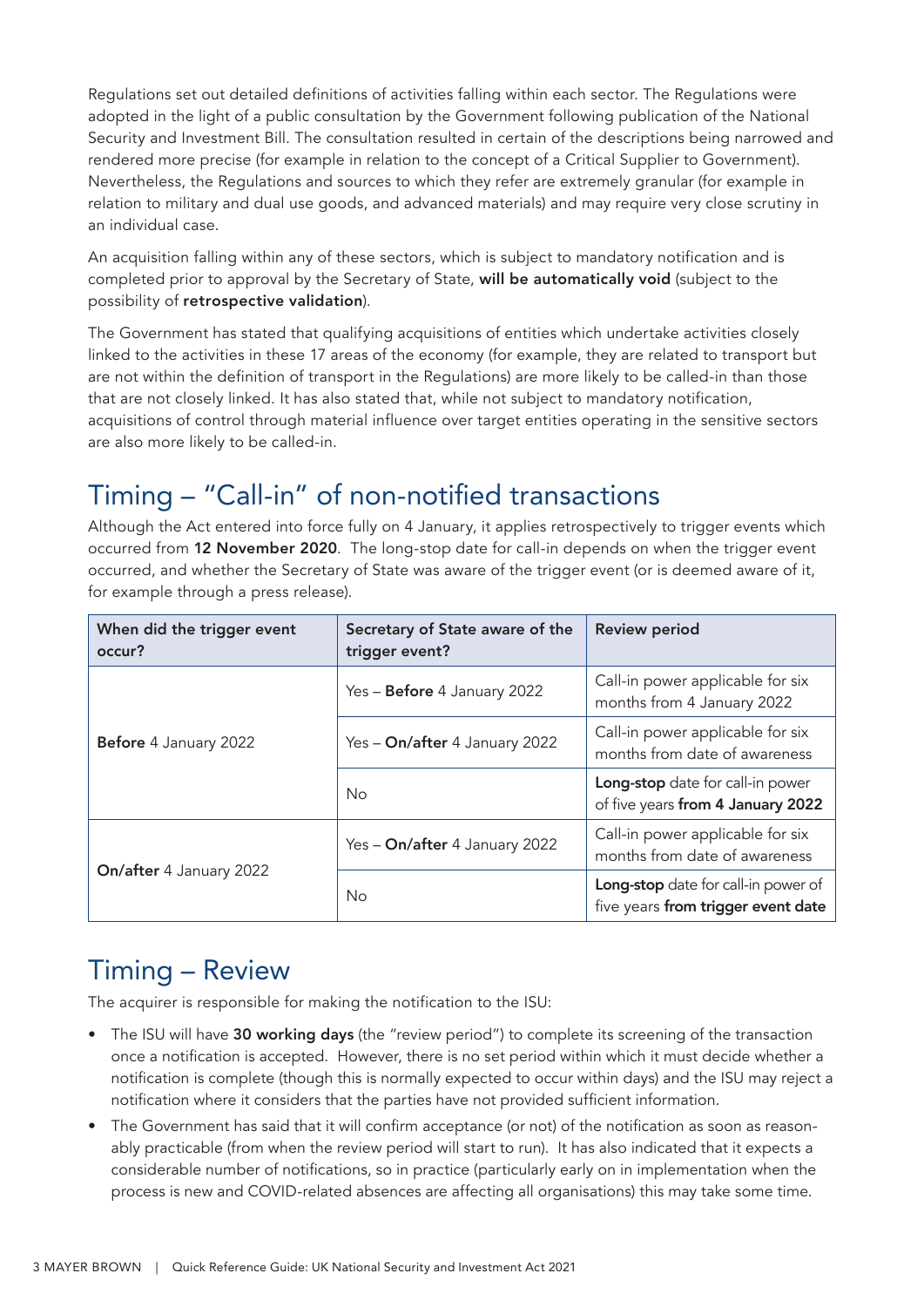• Within the initial 30 day review period, the ISU must either clear the transaction or call it in for detailed assessment.

If the transaction is called-in, a formal assessment period begins in which the ISU has a **further**:

- 30 working days to conduct an initial assessment (the "assessment period"), which is extended if the ISU requires further information or the attendance of individuals; *plus*
- 45 working days for additional review (at the ISU's discretion); *plus a*
- Voluntary period that may be agreed with the acquirer in order to complete the assessment.

The Government may issue an interim order at any time during the assessment period, to prevent steps that might undermine any conditions that the Secretary of State may seek to put in place at the end of the assessment period.

Parties will also need to consider the interaction between review procedure under the Act and the UK merger investigation procedure where the transaction is also subject to notification/investigation under the UK merger control rules, as different timetables apply.

Before the full entry into force of the Act on 4 January, the CMA was competent to review transactions on grounds of national security at the request of the Secretary of State pursuant to the public interest intervention procedure under the UK merger control rules. National security has now been removed as a public interest consideration and the ISU alone is competent to assess acquisitions on grounds of national security.1

Pending enactment and implementation of the Act, a lower turnover threshold of £1m was introduced into the merger control rules in respect of mergers in specified sectors. That threshold was removed by the Act.

The CMA has also updated its [merger control guidance,](https://www.gov.uk/government/publications/mergers-guidance-on-the-cmas-jurisdiction-and-procedure?utm_campaign=govuk-notifications&utm_content=immediately&utm_medium=email&utm_source=2c79f084-1461-41cf-afd5-e32fcbb27996#history) which notes in that the CMA may share confidential information with the ISU/Secretary of State and coordinate its review accordingly. However, there is no one-stop-shop: the procedures under the merger control rules and the Act remain distinct and, as a result, transactions may be subject to parallel investigations. Parties are therefore encouraged to inform the CMA at an early stage if a transaction might give rise to national security concerns.

### Application beyond M&A

Although the Act is likely to apply primarily to changes of control in connection with M&A transactions, other types of transaction might fall within its scope. These may include:

- Land sales for example, where the land is adiacent to a sensitive site and national security concerns might arise (for example, having regard to the intended use of the land).
- Financing arrangements for example, where a lender acquires a veto right over strategic decisions of a borrower; or sponsors/investors acquire material influence or joint control over a project company.
- Security and restructuring control might arise upon taking enforcement action (for example, where the secured party becomes the registered shareholder); however, the creation of security and security becoming enforceable could also potentially be caught. The Act contains an exception for rights that are exercisable by administrators or by creditors while an entity is involved in relevant insolvency proceedings; such rights are not regarded as held by the administrator or creditors even while the entity is in those proceedings. However, this exception does not extend to lenders or security agents or to purchasers from liquidators or administrators.
- **Equity underwriting** it may be necessary to consider whether, and if so at what point in a transaction, an underwriter might acquire an interest/right in the shares or voting rights of a relevant entity.

<sup>1.</sup> Under the merger control rules, public interest considerations concern media plurality and the quality/availability of broadcasting services; the stability of the UK financial system; and combating/mitigating the effects of public health emergencies. Additional grounds can be added by Statutory Instrument.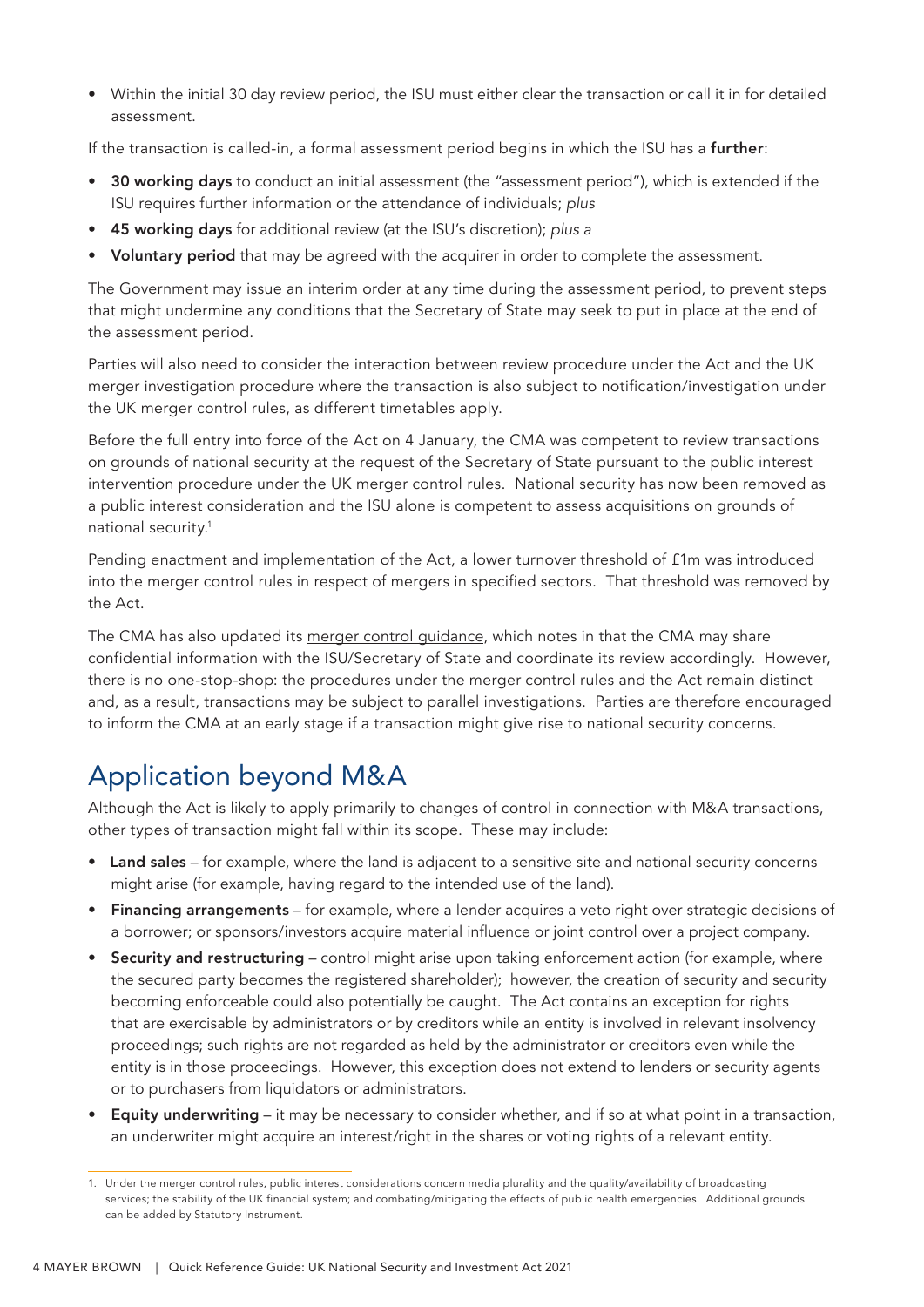- Structured equity transactions as regards entities falling outside the security exception, but where rights are exercisable only in certain circumstances, it will be necessary to determine when such circumstances will arise and when they will be in the control of the relevant person.
- Custodian business an interest held by a person as nominee for another is treated by the Act as being held by other; and rights are treated by a person who controls their exercise.
- Long-term agreements a trigger event might arise if a supply contract creates a relationship of dependence/influence.

### Practical considerations

- Parties will need to establish whether, and if so when, a trigger event is likely to occur in relation to proposed transactions; which parties will gain control over the relevant entities/assets; which party will bear the burden of notification or risk of investigation (if relevant); and the implications for the transaction timetable and any necessary interim funding needed.
- The Act contains broad concepts of **connected persons** and indirect holdings which will need to be considered in determining whether the relevant control thresholds are satisfied. Holdings by different group members and/or arising from different lines of business/capacities may have to be **aggregated** for the purpose of determining whether a trigger event arises.
- It will be necessary to consider whether there is any joint interest, joint arrangement or common purpose which could give rise to aggregation of holdings for the purpose of determining whether a trigger event exists.
- Outside the mandatory notification regime, voluntary notification can be used to eliminate or shorten the period of uncertainty caused by the risk of call-in; and in all cases contractual allocation of risks may be appropriate (for example in relation to remedies and previous non-notified transactions).
- This analysis will need to take place alongside the consideration of merger control requirements and other foreign investment rules. Early consultation with the ISU may facilitate this.

Although the public interest intervention procedure has historically been used relatively sparingly, investment in sensitive sectors has attracted closer scrutiny by the UK authorities in recent years. With the new regime now fully in force, it remains to be seen how in practice the Government will seek to balance the perceived need to safeguard entities and assets that are deemed to affect national security against the desire to show that the United Kingdom remains "open for business".

In the meantime, where transactions might fall within the scope of the Act, early consideration will need to be given to its potential application.

If you have any questions about the issues raised in this legal update, please get in touch with your usual Mayer Brown contact or:

#### *David Harrison*

Partner, London E: dharrison@mayerbrown.com T: +44 20 3130 3050

#### *Angela Lai*

Counsel, London E: alai@mayerbrown.com T: +44 20 3130 3452

#### *Jason Hungerford*

Partner, London E: jhungerford@mayerbrown.com T: +44 20 3130 3084

#### *James Harrison*

Associate, Brussels E: jharrison@mayerbrown.com T: +32 2 551 5951

#### *Trevor Borthwick*

Partner, London E: tborthwick@mayerbrown.com T: +44 20 3130 3556